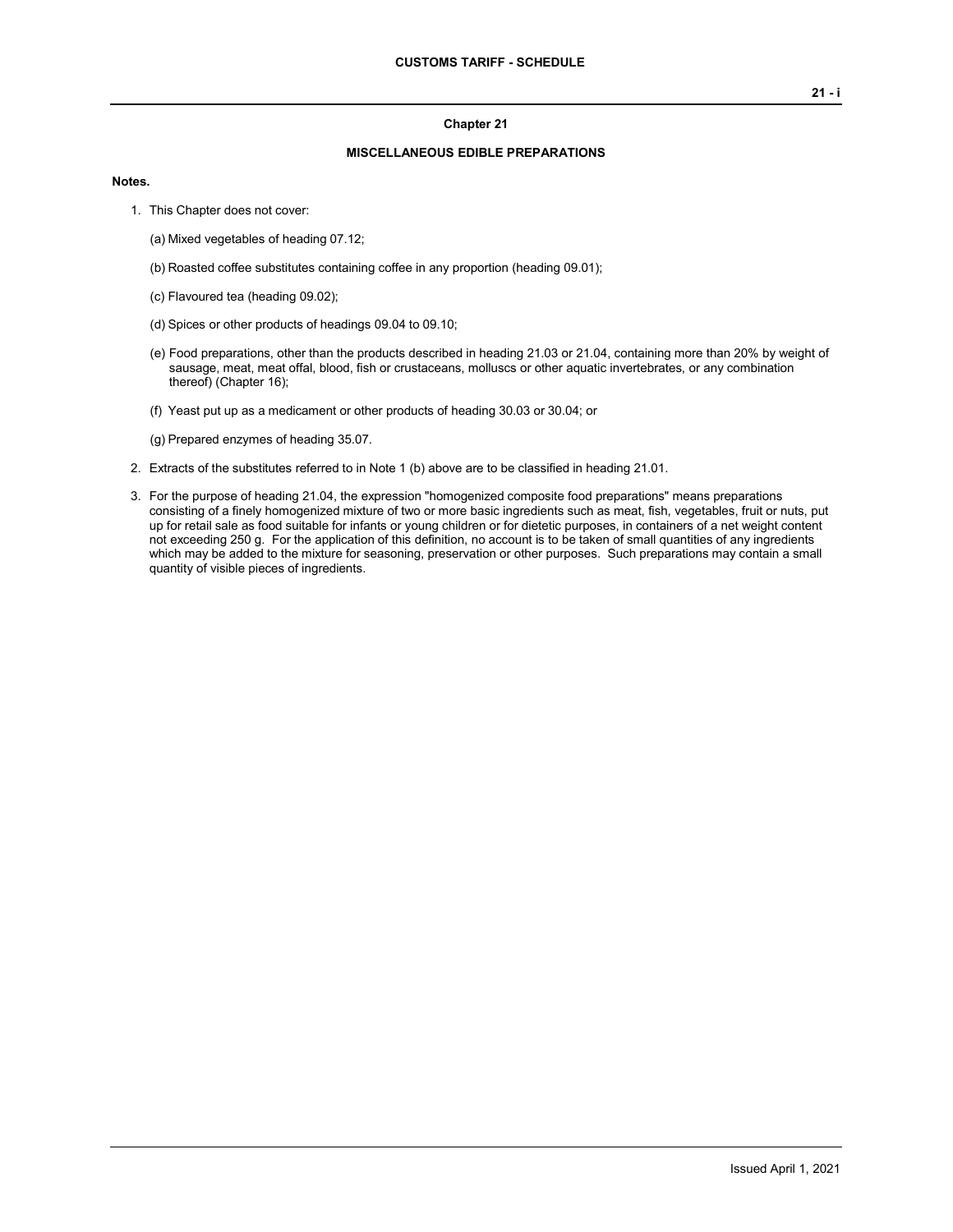## **CUSTOMS TARIFF - SCHEDULE**

| <b>Tariff</b><br>Item | <b>SS</b><br><b>Description of Goods</b>                                                                                                                                                                                                                                                                                                                                                                                           | Unit of<br>Meas.  | MFN<br>Tariff | <b>Applicable</b><br><b>Preferential Tariffs</b>                                                                               |
|-----------------------|------------------------------------------------------------------------------------------------------------------------------------------------------------------------------------------------------------------------------------------------------------------------------------------------------------------------------------------------------------------------------------------------------------------------------------|-------------------|---------------|--------------------------------------------------------------------------------------------------------------------------------|
| 21.01                 | Extracts, essences and concentrates, of coffee, tea or maté and<br>preparations with a basis of these products or with a basis of coffee, tea<br>or maté; roasted chicory and other roasted coffee substitutes, and<br>extracts, essences and concentrates thereof.<br>-Extracts, essences and concentrates, of coffee, and preparations with a<br>basis of these extracts, essences or concentrates or with a basis of<br>coffee: |                   |               |                                                                                                                                |
| 2101.11               | - -Extracts, essences and concentrates                                                                                                                                                                                                                                                                                                                                                                                             |                   |               |                                                                                                                                |
| 2101.11.10            | ---Instant coffee, not flavoured                                                                                                                                                                                                                                                                                                                                                                                                   |                   | Free          | CCCT, LDCT, GPT,<br>UST, MXT, CIAT, CT,<br>CRT, IT, NT, SLT, PT,<br>COLT, JT, PAT, HNT,<br>KRT, CEUT, UAT,<br>CPTPT, UKT: Free |
|                       | $---Other:$                                                                                                                                                                                                                                                                                                                                                                                                                        | KGM               |               |                                                                                                                                |
|                       |                                                                                                                                                                                                                                                                                                                                                                                                                                    | KGM<br><b>KGM</b> |               |                                                                                                                                |
| 2101.11.90            | $- -$ Other                                                                                                                                                                                                                                                                                                                                                                                                                        |                   | Free          | CCCT, LDCT, GPT,<br>UST, MXT, CIAT, CT,<br>CRT, IT, NT, SLT, PT,<br>COLT, JT, PAT, HNT,<br>KRT, CEUT, UAT,<br>CPTPT, UKT: Free |
|                       |                                                                                                                                                                                                                                                                                                                                                                                                                                    | KGM<br><b>KGM</b> |               |                                                                                                                                |
|                       | 2101.12.00 00 - -Preparations with a basis of extracts, essences or concentrates or<br>with a basis of coffee                                                                                                                                                                                                                                                                                                                      | KGM               | Free          | CCCT, LDCT, GPT,<br>UST, MXT, CIAT, CT,<br>CRT, IT, NT, SLT, PT,<br>COLT, JT, PAT, HNT,<br>KRT, CEUT, UAT,<br>CPTPT, UKT: Free |
| 2101.20.00            | -Extracts, essences and concentrates, of tea or maté, and preparations<br>with a basis of these extracts, essences or concentrates or with a basis<br>of tea or maté                                                                                                                                                                                                                                                               |                   | Free          | CCCT, LDCT, GPT,<br>UST, MXT, CIAT, CT,<br>CRT, IT, NT, SLT, PT,<br>COLT, JT, PAT, HNT,<br>KRT, CEUT, UAT,<br>CPTPT, UKT: Free |
|                       | 10 - - - - - Soluble or instant tea or maté, containing no sugar, cereal or other                                                                                                                                                                                                                                                                                                                                                  | <b>KGM</b><br>KGM |               |                                                                                                                                |
|                       | 2101.30.00 00 -Roasted chicory and other roasted coffee substitutes, and extracts,<br>essences and concentrates thereof                                                                                                                                                                                                                                                                                                            | KGM               | Free          | CCCT, LDCT, GPT,<br>UST, MXT, CIAT, CT,<br>CRT, IT, NT, SLT, PT,<br>COLT, JT, PAT, HNT,<br>KRT, CEUT, UAT,<br>CPTPT, UKT: Free |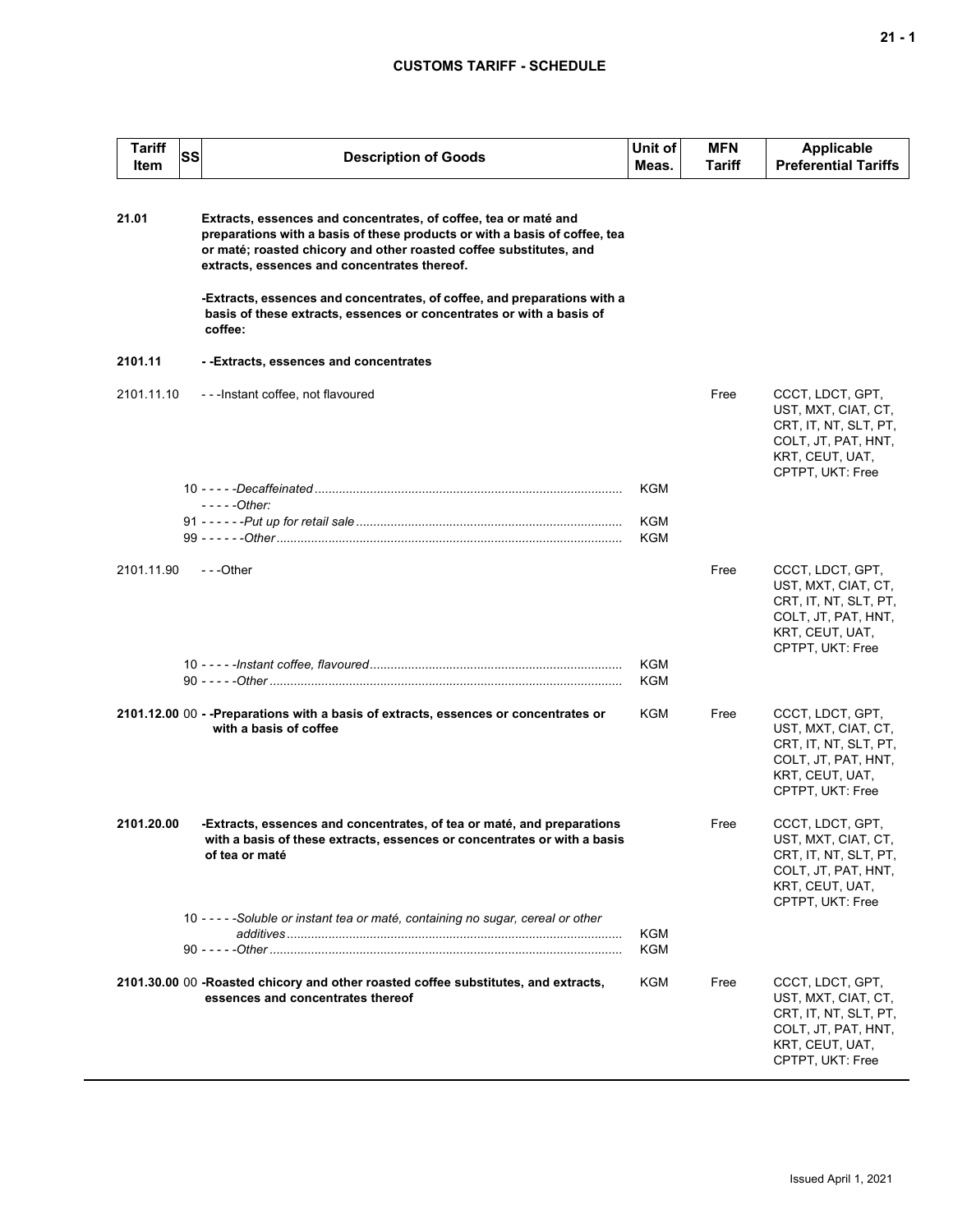| <b>Tariff</b><br>Item | <b>SS</b><br><b>Description of Goods</b>                                                                                                        | Unit of<br>Meas. | <b>MFN</b><br><b>Tariff</b> | Applicable<br><b>Preferential Tariffs</b>                                                                                                              |
|-----------------------|-------------------------------------------------------------------------------------------------------------------------------------------------|------------------|-----------------------------|--------------------------------------------------------------------------------------------------------------------------------------------------------|
| 21.02                 | Yeasts (active or inactive); other single-cell micro-organisms, dead (but<br>not including vaccines of heading 30.02); prepared baking powders. |                  |                             |                                                                                                                                                        |
|                       | 2102.10.00 00 - Active yeasts                                                                                                                   | <b>KGM</b>       | Free                        | AUT, NZT, CCCT, LDCT,<br>UST, MXT, CT, CRT, IT,<br>NT, SLT, PT, COLT, JT,<br>PAT, HNT, KRT, CEUT,<br>UAT, CPTPT,<br>UKT: Free                          |
|                       | 2102.20.00 00 - Inactive yeasts; other single-cell micro-organisms, dead                                                                        | KGM              | Free                        | CCCT, LDCT, GPT,<br>UST, MXT, CIAT, CT,<br>CRT, IT, NT, SLT, PT,<br>COLT, JT, PAT, HNT,<br>KRT, CEUT, UAT,<br>CPTPT, UKT: Free                         |
|                       | 2102.30.00 00 -Prepared baking powders                                                                                                          | <b>KGM</b>       | Free                        | CCCT, LDCT, GPT,<br>UST, MXT, CIAT, CT,<br>CRT, IT, NT, SLT, PT,<br>COLT, JT, PAT, HNT,<br>KRT, CEUT, UAT,<br>CPTPT, UKT: Free                         |
| 21.03                 | Sauces and preparations therefor; mixed condiments and mixed<br>seasonings; mustard flour and meal and prepared mustard.                        |                  |                             |                                                                                                                                                        |
|                       | 2103.10.00 00 -Soya sauce                                                                                                                       | KGM              | 9.5%                        | CCCT, LDCT, UST,<br>MXT, CIAT, CT, CRT,<br>IT, NT, SLT, PT, COLT,<br>JT, PAT, HNT, KRT,<br>CEUT, UAT, CPTPT,<br>UKT: Free<br><b>AUT: 7%</b><br>NZT: 7% |
| 2103.20               | -Tomato ketchup and other tomato sauces                                                                                                         |                  |                             |                                                                                                                                                        |
|                       | 2103.20.10 00 - - - Tomato ketchup                                                                                                              | KGM              | 12.5%                       | CCCT, LDCT, UST,<br>MXT, CT, CIAT, CRT,<br>PT, COLT, JT, PAT,<br>HNT, KRT, CEUT, UAT,<br>CPTPT, UKT: Free<br>IT: 6%<br>NT: 6%<br>SLT: 6%               |
| 2103.20.90            | ---Other                                                                                                                                        |                  | 12.5%                       | CCCT, LDCT, UST,<br>MXT, CT, CIAT, CRT,<br>PT, COLT, JT, PAT,<br>HNT, KRT, CEUT, UAT,<br>CPTPT, UKT: Free<br>IT: 6%<br>NT: 6%<br>SLT: 6%               |
|                       |                                                                                                                                                 | <b>KGM</b>       |                             |                                                                                                                                                        |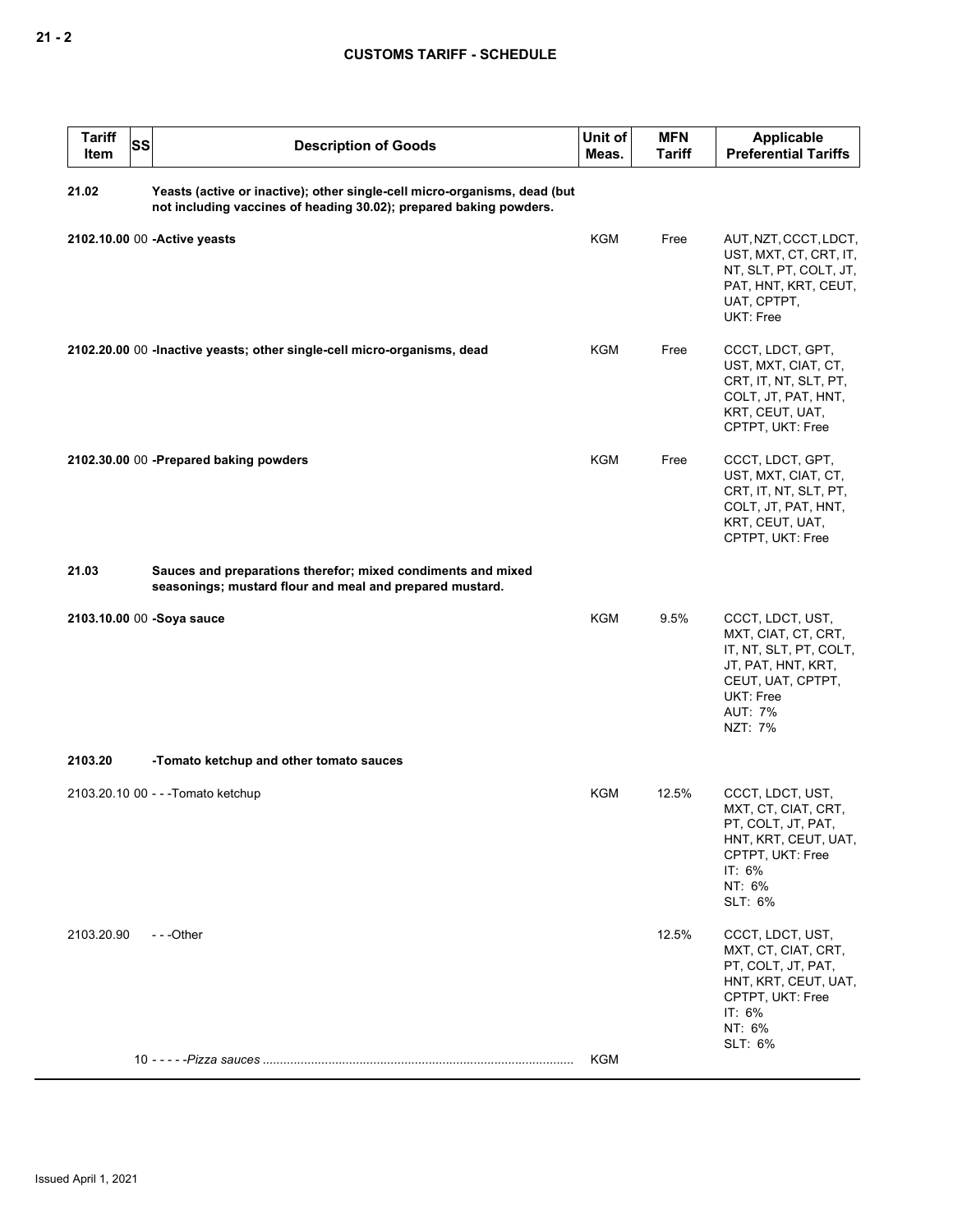| Tariff<br>Item | <b>SS</b> | <b>Description of Goods</b>                                                             | Unit of<br>Meas.         | <b>MFN</b><br><b>Tariff</b> | <b>Applicable</b><br><b>Preferential Tariffs</b>                                                                                                                      |
|----------------|-----------|-----------------------------------------------------------------------------------------|--------------------------|-----------------------------|-----------------------------------------------------------------------------------------------------------------------------------------------------------------------|
|                |           | $---Other:$                                                                             | <b>KGM</b><br><b>KGM</b> |                             |                                                                                                                                                                       |
| 2103.30        |           | -Mustard flour and meal and prepared mustard                                            |                          |                             |                                                                                                                                                                       |
|                |           | 2103.30.10 00 - - - Mustard flour and meal                                              | <b>KGM</b>               | 3%                          | CCCT, LDCT, GPT,<br>UST, MXT, CIAT, CT,<br>CRT, IT, NT, SLT, PT,<br>COLT, JT, PAT, HNT,<br>KRT, CEUT, UAT,<br>CPTPT, UKT: Free                                        |
|                |           | 2103.30.20 00 - - - Prepared mustard                                                    | KGM                      | 9.5%                        | CCCT, LDCT, UST,<br>MXT, CIAT, CT, CRT,<br>IT, NT, SLT, PT, COLT,<br>JT, PAT, HNT, KRT,<br>CEUT, UAT, CPTPT,<br><b>UKT: Free</b>                                      |
| 2103.90        |           | -Other                                                                                  |                          |                             |                                                                                                                                                                       |
| 2103.90.10     |           | --Mayonnaise and salad dressing                                                         |                          | 11%                         | CCCT, LDCT, UST,<br>MXT, CIAT, CT, CRT,<br>IT, NT, SLT, PT, COLT,<br>JT, PAT, HNT, KRT,<br>CEUT, UAT, CPTPT,<br><b>UKT: Free</b><br>GPT: 8%                           |
|                |           |                                                                                         | KGM<br>KGM               |                             |                                                                                                                                                                       |
|                |           | 2103.90.20 00 - - - Mixed condiments and mixed seasonings                               | KGM                      | 8%                          | CCCT, LDCT, UST,<br>MXT, CIAT, CT, CRT,<br>IT, NT, SLT, PT, COLT,<br>JT, PAT, HNT, KRT,<br>CEUT, UAT, CPTPT,<br><b>UKT: Free</b><br>AUT: 5.5%<br>NZT: 5.5%<br>GPT: 5% |
| 2103.90.90     |           | $- -$ Other                                                                             |                          | 9.5%                        | CCCT, LDCT, UST,<br>MXT, CIAT, CT, CRT,<br>IT, NT, SLT, PT, COLT,<br>JT, PAT, HNT, KRT,<br>CEUT, UAT, CPTPT,<br>UKT: Free<br><b>AUT: 7%</b><br>NZT: 7%                |
|                |           |                                                                                         | KGM<br>KGM               |                             |                                                                                                                                                                       |
| 21.04          |           | Soups and broths and preparations therefor; homogenized composite<br>food preparations. |                          |                             |                                                                                                                                                                       |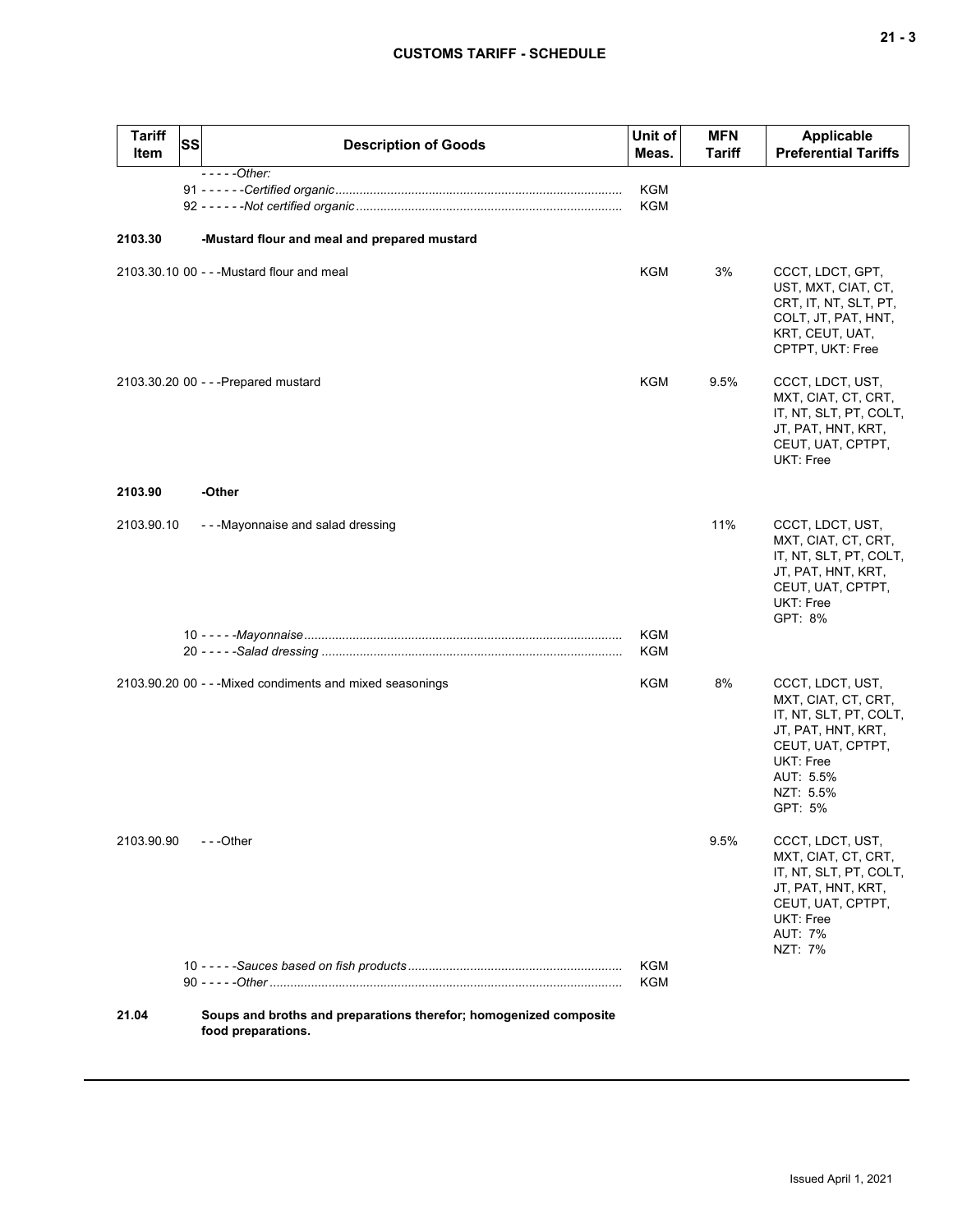| <b>Tariff</b><br>Item | SS | <b>Description of Goods</b>                                      | Unit of<br>Meas.                | <b>MFN</b><br><b>Tariff</b>            | Applicable<br><b>Preferential Tariffs</b>                                                                                                                   |
|-----------------------|----|------------------------------------------------------------------|---------------------------------|----------------------------------------|-------------------------------------------------------------------------------------------------------------------------------------------------------------|
|                       |    | 2104.10.00 00 -Soups and broths and preparations therefor        | <b>KGM</b>                      | 6%                                     | CCCT, LDCT, UST,<br>MXT, CIAT, CT, CRT,<br>IT, NT, SLT, PT, COLT,<br>JT, PAT, HNT, KRT,<br>CEUT, UAT, CPTPT,<br>UKT: Free                                   |
|                       |    | 2104.20.00 00 -Homogenized composite food preparations           | <b>KGM</b>                      | 11%                                    | CCCT, LDCT, UST,<br>MXT, CIAT, CT, CRT,<br>PT, COLT, JT, PAT,<br>HNT, KRT, CEUT, UAT,<br>CPTPT, UKT: Free<br>GPT: 5%<br>IT: 5.5%<br>NT: 5.5%<br>SLT: 5.5%   |
| 2105.00               |    | Ice cream and other edible ice, whether or not containing cocoa. |                                 |                                        |                                                                                                                                                             |
|                       |    | 2105,00,10 00 - - - Flavoured ice and ice sherbets               | <b>KGM</b>                      | 9.5%                                   | CCCT, LDCT, UST,<br>CIAT, CT, CRT, PT,<br>COLT, JT, PAT, HNT,<br>KRT, CEUT, UAT,<br>UKT: Free<br>GPT: 5%<br>IT: 5%<br>NT: 5%<br><b>SLT: 5%</b><br>CPTPT: 6% |
|                       |    | $- -$ Other:                                                     |                                 |                                        |                                                                                                                                                             |
| 2105.00.91            |    | - - - - Within access commitment                                 |                                 | 6.5%                                   | CCCT, LDCT, UST,<br>CIAT, CT, IT, NT, SLT,<br>PT, COLT, JT, PAT,<br>CEUT, UAT, CPTPT,<br><b>UKT: Free</b><br>GPT: 6.5%                                      |
|                       |    |                                                                  | <b>KGM</b><br>KGM<br><b>KGM</b> |                                        |                                                                                                                                                             |
| 2105.00.92            |    | ----Over access commitment                                       |                                 | 277% but not<br>less than<br>\$1.16/kg |                                                                                                                                                             |
|                       |    |                                                                  | KGM<br><b>KGM</b><br><b>KGM</b> |                                        |                                                                                                                                                             |

**21.06 Food preparations not elsewhere specified or included.**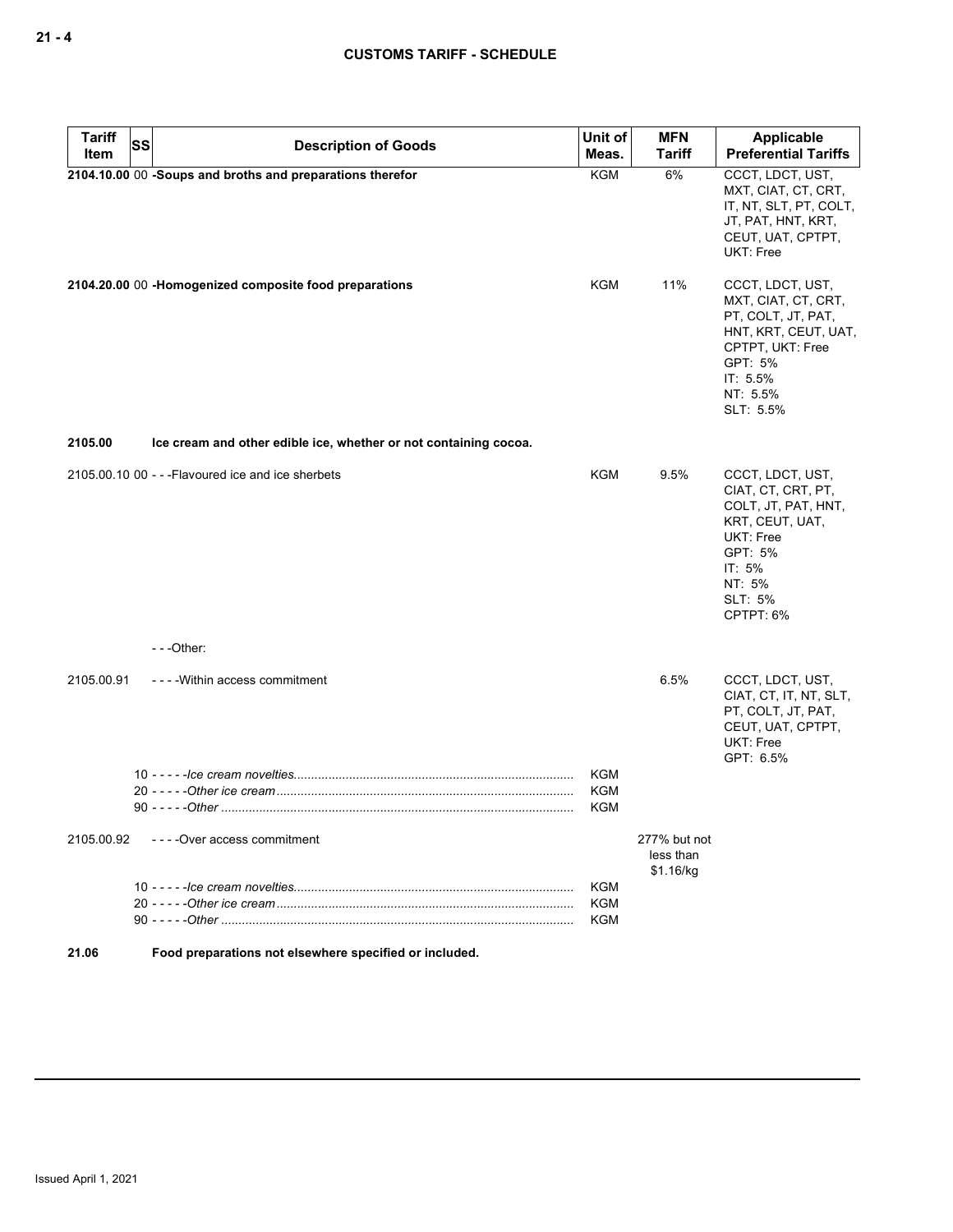# **CUSTOMS TARIFF - SCHEDULE**

| <b>Tariff</b><br><b>SS</b> |                                                                                                                                                                                                                                                                                                                                                                                                                                                                                                                                                    | Unit of                  | <b>MFN</b>    | <b>Applicable</b>                                                                                                                                         |
|----------------------------|----------------------------------------------------------------------------------------------------------------------------------------------------------------------------------------------------------------------------------------------------------------------------------------------------------------------------------------------------------------------------------------------------------------------------------------------------------------------------------------------------------------------------------------------------|--------------------------|---------------|-----------------------------------------------------------------------------------------------------------------------------------------------------------|
| Item                       | <b>Description of Goods</b>                                                                                                                                                                                                                                                                                                                                                                                                                                                                                                                        | Meas.                    | <b>Tariff</b> | <b>Preferential Tariffs</b>                                                                                                                               |
| 2106.90                    | 2106.10.00 00 -Protein concentrates and textured protein substances<br>-Other                                                                                                                                                                                                                                                                                                                                                                                                                                                                      | <b>KGM</b>               | 11%           | CCCT, LDCT, UST,<br>MXT, CIAT, CT, CRT,<br>PT, COLT, JT, PAT,<br>HNT, KRT, CEUT, UAT,<br>CPTPT, UKT: Free<br>GPT: 5%<br>IT: 5.5%<br>NT: 5.5%<br>SLT: 5.5% |
|                            |                                                                                                                                                                                                                                                                                                                                                                                                                                                                                                                                                    |                          |               |                                                                                                                                                           |
| 2106.90.10                 | ---Chewing gum, containing 2 mg or more of nicotine;<br>Cream of coconut syrup for use in the manufacture of beverages;<br>Elderberry flower concentrate and Limeflower concentrate for use in the<br>manufacture of beverages;<br>Nutmeat substitutes;<br>Sour dough flavouring ingredients;<br>Tea substitutes;<br>Vegetable preparations for use as flavouring<br>- - - Syrups derived from cane or beet sugar, containing added colouring<br>matter;<br>Food concentrates and fruit syrups for use in beverages or other food<br>preparations: | KGM<br>KGM<br>KGM<br>KGM | Free          | CCCT, LDCT, GPT,<br>UST, MXT, CIAT, CT,<br>CRT, IT, NT, SLT, PT,<br>COLT, JT, PAT, HNT,<br>KRT, CEUT, UAT,<br>CPTPT, UKT: Free                            |
|                            | 2106.90.21 00 - - - -Syrups derived from cane or beet sugar, containing, in the dry state, 90%                                                                                                                                                                                                                                                                                                                                                                                                                                                     | KGM                      | 6%            | CCCT, LDCT, UST,                                                                                                                                          |
|                            | or more by weight of sugar and no added flavouring matter                                                                                                                                                                                                                                                                                                                                                                                                                                                                                          |                          |               | CIAT, CT, CRT, IT, NT,<br>SLT, PT, COLT, JT,<br>PAT, HNT, KRT, CEUT,<br>UAT, CPTPT,<br>UKT: Free                                                          |
| 2106.90.29                 | $- - -$ Other                                                                                                                                                                                                                                                                                                                                                                                                                                                                                                                                      |                          | 6%            | CCCT, LDCT, UST,<br>MXT, CIAT, CT, CRT,<br>IT, NT, SLT, PT, COLT,<br>JT, PAT, HNT, KRT,<br>CEUT, UAT, CPTPT,<br>UKT: Free                                 |
|                            | 10 - - - - - Food concentrates and fruit syrups, for use in beverages or other food                                                                                                                                                                                                                                                                                                                                                                                                                                                                | <b>KGM</b>               |               |                                                                                                                                                           |
|                            |                                                                                                                                                                                                                                                                                                                                                                                                                                                                                                                                                    | KGM                      |               |                                                                                                                                                           |
|                            | - - - Milk, cream or butter substitutes and preparations suitable for use as<br>butter substitutes:                                                                                                                                                                                                                                                                                                                                                                                                                                                |                          |               |                                                                                                                                                           |
|                            | 2106.90.31 00 - - - - Milk, cream or butter substitutes, containing 50% or more by weight of<br>dairy content, within access commitment                                                                                                                                                                                                                                                                                                                                                                                                            | KGM                      | 5%            | CCCT, LDCT, UST, CT,<br>CRT, IT, NT, SLT, PT,<br>COLT, JT, PAT, HNT,<br>CEUT, UAT, CPTPT,<br>UKT: Free<br>GPT: 5%                                         |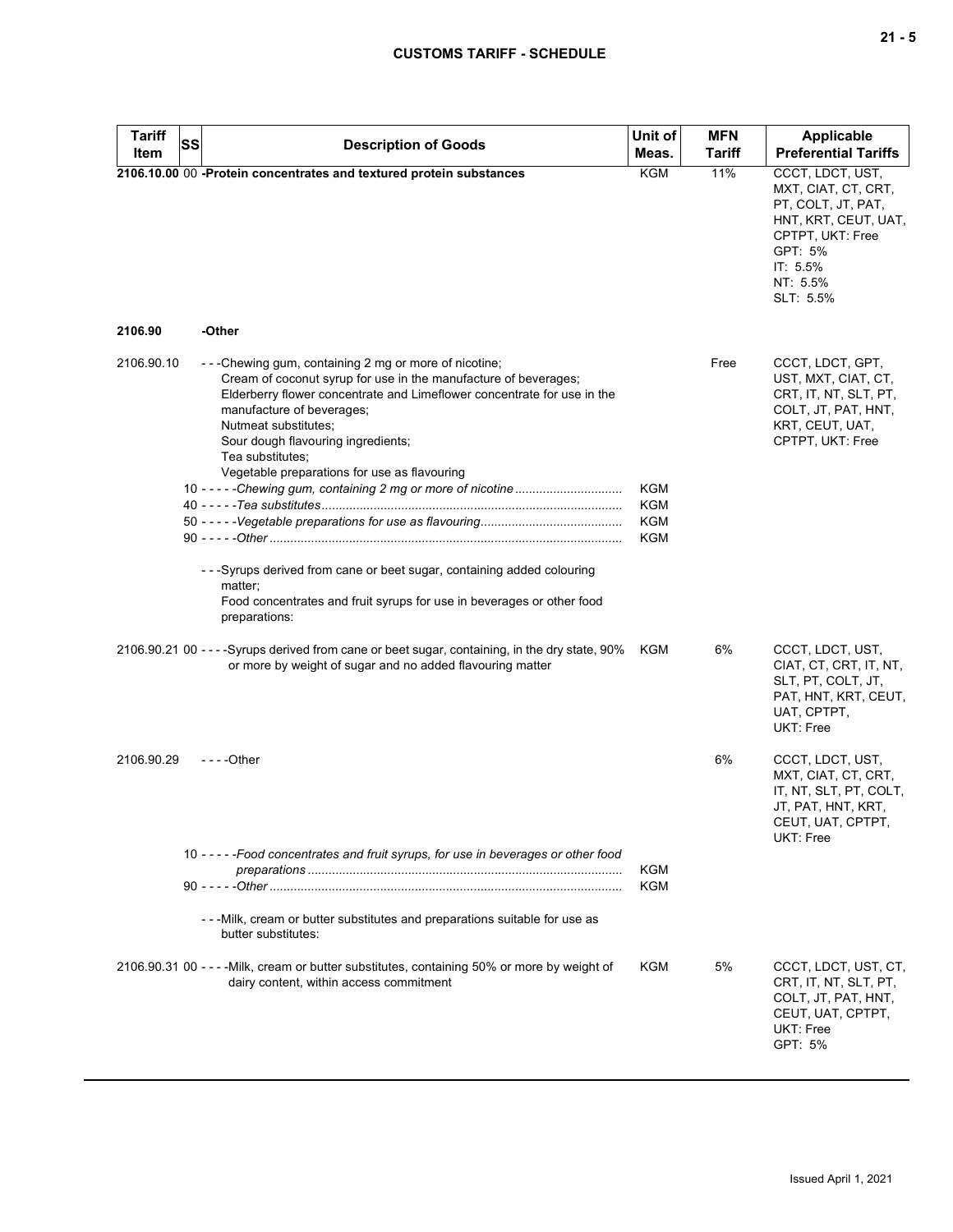| <b>Tariff</b><br>SS<br>Item | <b>Description of Goods</b>                                                                                                                                                                                                                                                                           | Unit of<br>Meas. | <b>MFN</b><br><b>Tariff</b>            | Applicable<br><b>Preferential Tariffs</b>                                                                                                  |
|-----------------------------|-------------------------------------------------------------------------------------------------------------------------------------------------------------------------------------------------------------------------------------------------------------------------------------------------------|------------------|----------------------------------------|--------------------------------------------------------------------------------------------------------------------------------------------|
|                             | 2106.90.32 00 - - - - Milk, cream or butter substitutes, containing 50% or more by weight of<br>dairy content, over access commitment                                                                                                                                                                 | <b>KGM</b>       | 212% but not<br>less than<br>\$2.11/kg |                                                                                                                                            |
|                             | 2106.90.33 00 - - - - Preparations, containing more than 15% by weight of milk fat but less<br>than 50% by weight of dairy content, suitable for use as butter<br>substitutes, within access commitment                                                                                               | KGM              | 5%                                     | CCCT, LDCT, UST,<br>MXT, CT, CRT, IT, NT,<br>SLT, PT, COLT, JT,<br>PAT, HNT, CEUT, UAT,<br>CPTPT, UKT: Free<br>GPT: 5%                     |
|                             | 2106.90.34 00 - - - - Preparations, containing more than 15% by weight of milk fat but less<br>than 50% by weight of dairy content, suitable for use as butter<br>substitutes, over access commitment                                                                                                 | KGM              | 212% but not<br>less than<br>\$2.11/kg |                                                                                                                                            |
|                             | 2106.90.35 00 - - - - Milk or cream substitutes, containing, in the dry state, over 10% by<br>weight of milk solids but less than 50% by weight of dairy content, and<br>butter substitutes, containing, in the dry state, over 10% by weight of milk<br>solids but 15% or less by weight of milk fat | KGM              | 8%                                     | CCCT, LDCT, UST,<br>MXT, CT, CRT, IT, NT,<br>SLT, PT, COLT, JT,<br>PAT, HNT, KRT, CEUT,<br>UAT, UKT: Free<br>GPT: 5%<br><b>CPTPT: 2.5%</b> |
| 2106.90.39                  | $--$ Other                                                                                                                                                                                                                                                                                            |                  | 8%                                     | CCCT, LDCT, UST,<br>MXT, CT, CRT, IT, NT,<br>SLT, PT, COLT, JT,<br>PAT, HNT, KRT, CEUT,<br>UAT, UKT: Free<br>GPT: 5%<br><b>CPTPT: 2.5%</b> |
|                             |                                                                                                                                                                                                                                                                                                       | KGM              |                                        |                                                                                                                                            |
|                             |                                                                                                                                                                                                                                                                                                       | <b>KGM</b>       |                                        |                                                                                                                                            |
|                             |                                                                                                                                                                                                                                                                                                       | KGM              |                                        |                                                                                                                                            |
|                             | ---Cheese fondue;<br>Popping corn, prepared and packaged for use with microwave ovens;<br>Protein hydrolysates:                                                                                                                                                                                       |                  |                                        |                                                                                                                                            |
| 2106.90.41                  | ----Cheese fondue;<br>Popping corn, prepared and packaged for use with microwave ovens                                                                                                                                                                                                                |                  | 6%                                     | CCCT, LDCT, UST,<br>MXT, CIAT, CT, CRT,<br>SLT, PT, COLT, JT,<br>PAT, HNT, KRT, CEUT,<br>UAT, UKT: Free<br>GPT: 5%<br>CPTPT: 2%            |
|                             | 20 - - - - - Popping corn, prepared and packaged for use with microwave ovens                                                                                                                                                                                                                         | KGM<br>KGM       |                                        |                                                                                                                                            |
|                             | 2106.90.42 00 - - - - Protein hydrolysates                                                                                                                                                                                                                                                            | KGM              | 6%                                     | CCCT, LDCT, UST,<br>MXT, CIAT, CT, CRT,<br>SLT, PT, COLT, JT,<br>PAT, HNT, KRT, CEUT,<br>UAT, UKT: Free<br>GPT: 5%<br>CPTPT: 2%            |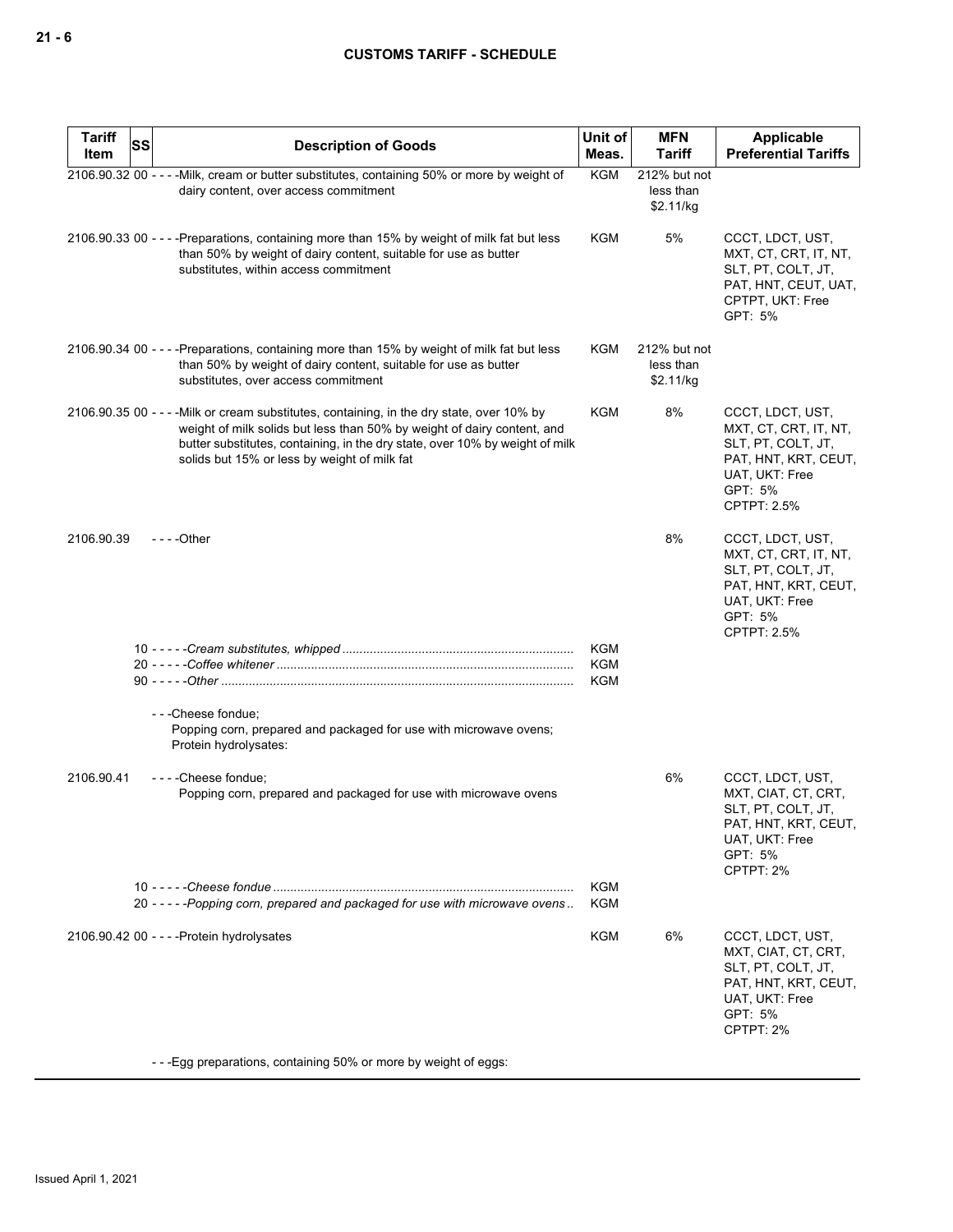| <b>Tariff</b><br>Item | SS | <b>Description of Goods</b>                                                                                                                                                                                | Unit of<br>Meas. | <b>MFN</b><br><b>Tariff</b>                  | <b>Applicable</b><br><b>Preferential Tariffs</b>                                                                                    |
|-----------------------|----|------------------------------------------------------------------------------------------------------------------------------------------------------------------------------------------------------------|------------------|----------------------------------------------|-------------------------------------------------------------------------------------------------------------------------------------|
|                       |    | 2106.90.51 00 - - - - Within access commitment                                                                                                                                                             | KGM              | $6.68$ ¢/kg                                  | CCCT, LDCT, UST, CT,<br>CRT, PT, COLT, JT,<br>PAT, HNT, CEUT, UAT,<br>CPTPT, UKT: Free                                              |
|                       |    | 2106.90.52 00 - - - - Over access commitment                                                                                                                                                               | KGM              | \$1.45/kg                                    |                                                                                                                                     |
|                       |    | $- -$ Other:                                                                                                                                                                                               |                  |                                              |                                                                                                                                     |
|                       |    | 2106.90.91 00 - - - - Concentrated juice of any single fruit or vegetable, fortified with vitamins<br>or minerals                                                                                          | LTR.             | Free                                         | AUT, NZT, CCCT, LDCT,<br>GPT, UST, MXT, CIAT,<br>CT, CRT, IT, NT, SLT,<br>PT, COLT, JT, PAT,<br>HNT, CEUT, UAT,<br>CPTPT, UKT: Free |
|                       |    | 2106.90.92 00 - - - - Concentrated mixtures of fruit or vegetable juices, fortified with vitamins<br>or minerals                                                                                           | <b>LTR</b>       | Free                                         | AUT, NZT, CCCT, LDCT,<br>GPT, UST, MXT, CIAT,<br>CT, CRT, IT, NT, SLT,<br>PT, COLT, JT, PAT,<br>HNT, CEUT, UAT,<br>CPTPT, UKT: Free |
|                       |    | 2106.90.93 00 - - - - Containing 50% or more by weight of dairy content, within access<br>commitment                                                                                                       | KGM              | 7%                                           | CCCT, LDCT, UST,<br>MXT, CT, CRT, PT,<br>COLT, JT, PAT, HNT,<br>CEUT, UAT, CPTPT,<br>UKT: Free<br>GPT: 7%                           |
|                       |    | 2106.90.94 00 - - - - Containing 50% or more by weight of dairy content, over access<br>commitment                                                                                                         |                  | KGM 274.5% but not<br>less than<br>\$2.88/kg |                                                                                                                                     |
| 2106.90.95            |    | - - - - Other preparations, containing, in the dry state, over 10% by weight of<br>milk solids but less than 50% by weight of dairy content                                                                |                  | 8%                                           | CCCT, LDCT, UST,<br>MXT, CT, CRT, PT,<br>COLT, JT, PAT, HNT,<br>KRT, CEUT, UAT,<br>UKT: Free<br>GPT: 5%<br><b>CPTPT: 2.5%</b>       |
|                       |    |                                                                                                                                                                                                            | KGM<br>KGM       |                                              |                                                                                                                                     |
|                       |    | 2106.90.96 00 - - - - Compound alcoholic preparations, not based on one or more odoriferous<br>substances, with an alcoholic strength exceeding 0.5% by volume, for<br>use in the manufacture of beverages | <b>LTR</b>       | Free                                         | CCCT, LDCT, GPT,<br>UST, MXT, CIAT, CT,<br>CRT, IT, NT, SLT, PT,<br>COLT, JT, PAT, HNT,<br>KRT, CEUT, UAT,<br>CPTPT, UKT: Free      |